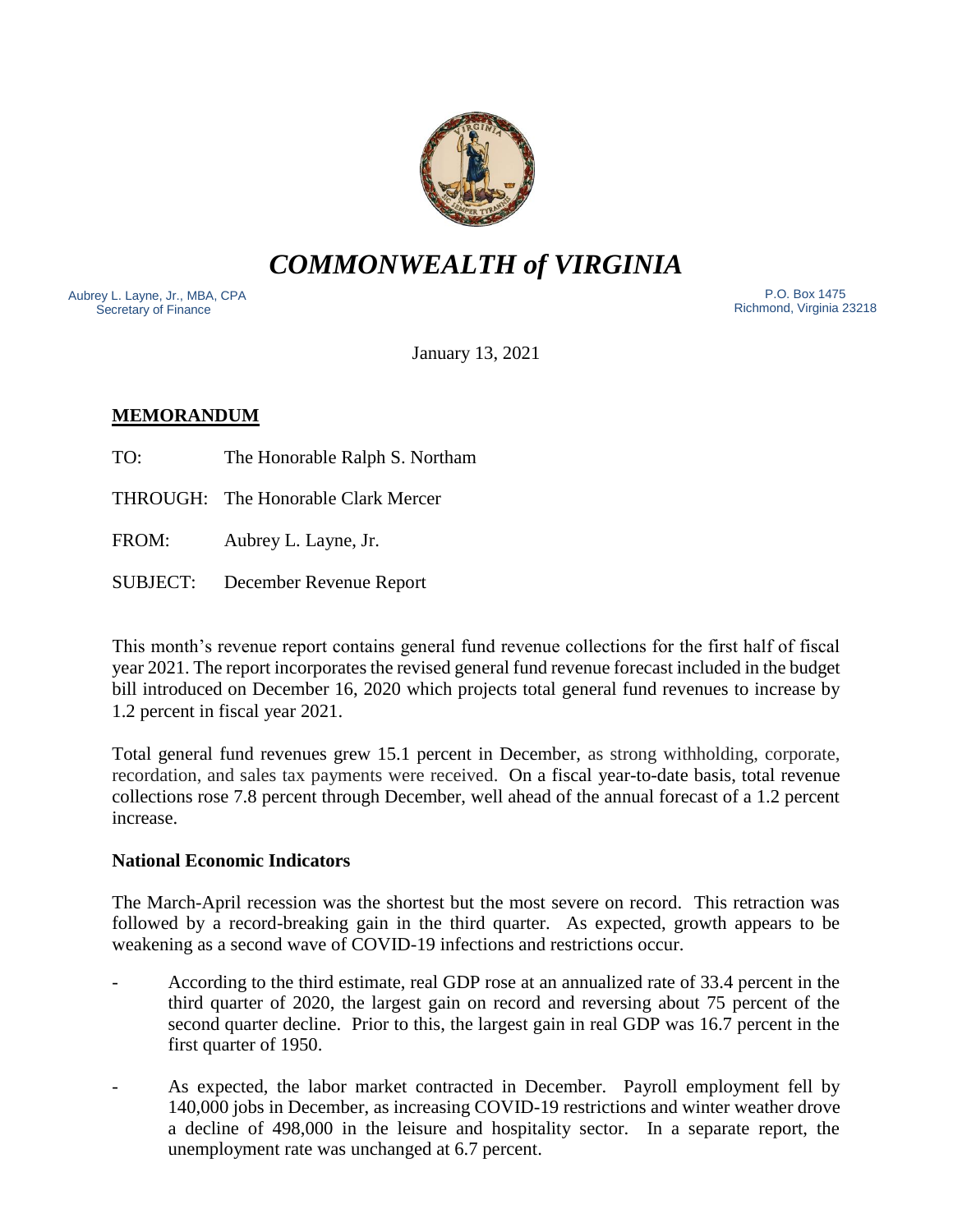January 13, 2021 Page 2 of 4

- Initial claims for unemployment fell by 3,000 during the week ending January 2, but remain extremely high at 787,000.
- The Conference Board's index of leading indicators rose 0.6 percent in November to 109.1 following increases of 0.8 percent in October and 0.7 percent in September. Although this was the seventh consecutive increase in the index, the decelerating pace suggests the recovery is slowing.
- The Conference Board's index of consumer confidence fell from 92.9 to 88.6 in December. The current conditions component declined with increasing COVID-19 infections and restrictions. The expectations component increased for the month.
- The Institute of Supply Management index rose from 57.5 to 60.7 in December. The index has remained above the neutral threshold of 50.0 every month since June.
- The CPI rose 0.2 percent in November and stands 1.2 percent above a year ago. Core inflation (excluding food and energy prices) also rose 0.2 percent and stands 1.7 percent above a year ago.
- At its December meeting, the Federal Reserve left the federal funds target rate unchanged at the range of 0.0 to 0.25 percent.

### **Virginia Economy**

In Virginia, payroll employment fell 4.4 percent in November from November of last year. Employment in Northern Virginia fell by 4.8 percent; Hampton Roads fell 3.2 percent; and Richmond-Petersburg fell 4.4 percent. The seasonally adjusted unemployment rate fell 0.3 percentage point to 4.9 percent and stands 2.2 percentage points above a year ago.

The Virginia Leading Index rose 0.8 percent in November after rising 2.3 percent in October. The U.S. Leading index, future employment, and initial claims for unemployment improved in November while auto registrations declined. The indexes for all eleven metro areas increased for the month.

### **December Revenue Collections**

Total general fund revenues grew 15.1 percent in December, as strong withholding, corporate, recordation, and sales tax payments were received. On a fiscal year-to-date basis, total revenue collections rose 7.8 percent through December, well ahead of the annual forecast of a 1.2 percent increase.

*Net Individual Income Tax (70% of general fund revenues)*: Through December, collections of net individual income tax rose 6.0 percent from the same period last year, ahead of the annual estimate of 1.0 percent growth. Performance in each component of individual income tax is as follows: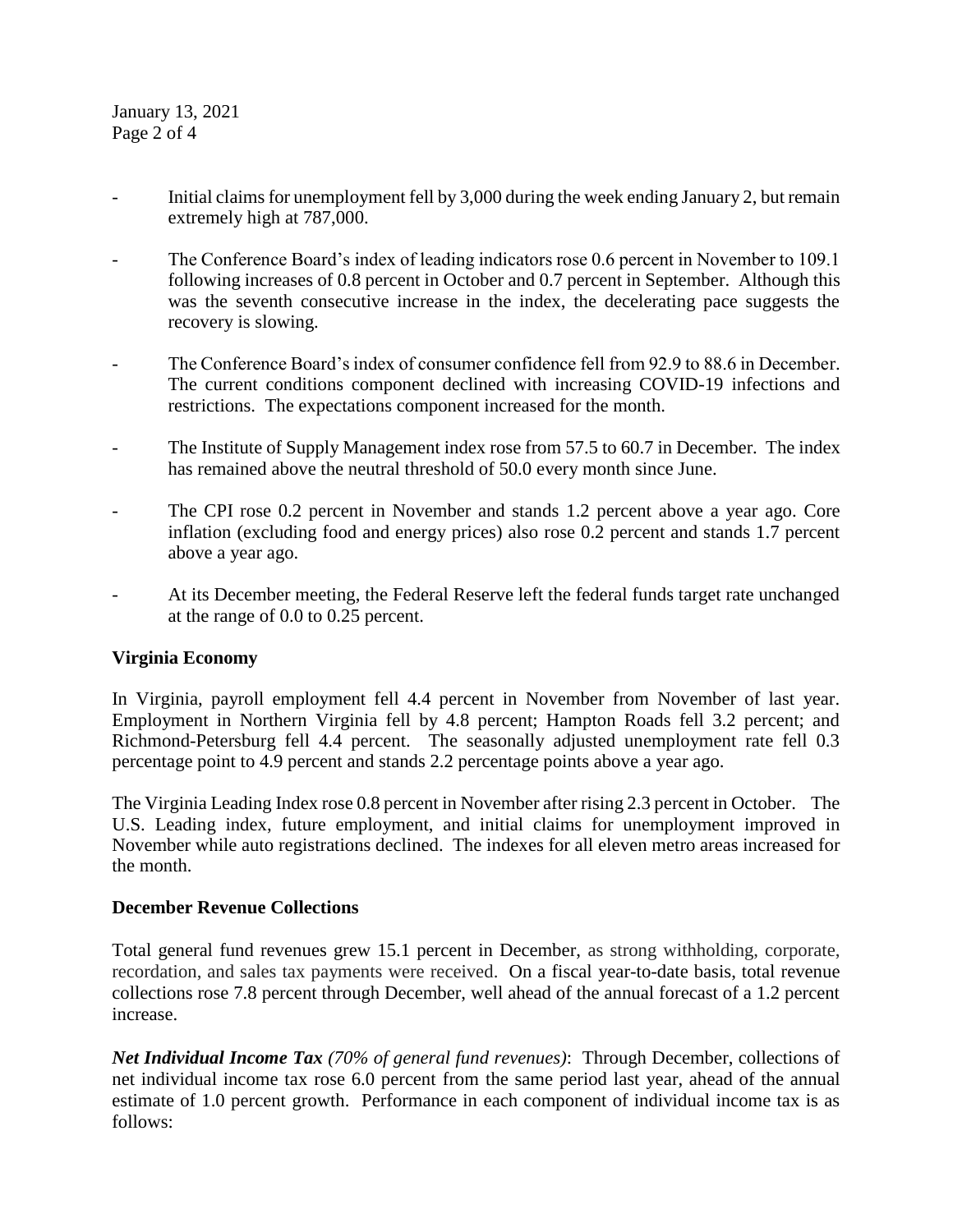January 13, 2021 Page 3 of 4

> *Individual Income Tax Withholding (62% of general fund revenues)*: With one more deposit day than December of last year, collections of payroll withholding taxes rose 10.6 percent for the month. Year-to-date, collections have risen 2.9 percent from the same period last year, ahead of the annual estimate of 2.7 percent growth.

> *Individual Income Tax Nonwithholding (18% of general fund revenues)*: December and January are significant months for collections in this source, and receipts can be distorted by the timing of payments. Taxpayers have until January 15th to submit their fourth estimated payment for tax year 2020 and some of these payments are typically received in December. Collections of \$140.2 million were above the \$109.9 million collected in December of last year.

> Year-to-date, collections were \$1.3 billion compared with \$976.6 million in the same period last year, growing by 37.2 percent and well ahead of the annual estimate of 4.4 percent growth. A clearer assessment of growth will be possible at the end of January, when all quarterly payments have been received and January collections can be considered together with those from December.

> *Individual Income Tax Refunds*: December is not a significant month for refund activity, as it concludes tax year 2019 refund processing. Through December, the Department of Taxation has issued \$471.5 million in refunds compared with \$350.4 million in the same period last year, a 34.5 percent increase.

*Sales Tax (16% of general fund revenues)*: Collections of sales and use taxes, reflecting November sales, rose 5.2 percent in December. As November represents the beginning of the holiday shopping season, a clearer assessment of the season will be possible after receiving December sales tax payments due in January. On a year-to-date basis, collections of sales and use taxes have risen 6.7 percent, ahead of the annual estimate of a 2.6 percent decline.

*Corporate Income Tax (6% of general fund revenues)*: December is a significant month for corporate income tax collections as quarterly estimated payments are due for most corporations and refunds from extension returns are processed. With the main refunding season completed and the first two estimated payments received, collections of corporate income taxes grew 37.7 percent on a year-to-date basis, compared with the forecast of 19.9 percent growth.

*Wills, Suits, Deeds, Contracts (3% of general fund revenues)*: As refinancing and low interest rates continue to spur the housing market, collections of wills, suits, deeds, and contracts – mainly recordation tax collections – were \$63.6 million in December, compared with \$40.4 million in December of last year, an increase of 57.3 percent. On a year-to-date basis, collections are up 38.9 percent, ahead of the annual forecast of 13.6 percent growth.

*Insurance Premiums (2% of general fund revenues)*: Chapter 986, 2007 Acts of the Assembly required that \$181.4 million of collections in this source be transferred to the Transportation Trust Fund in fiscal year 2021 before making any deposits to the general fund. The required transfer was completed in December. Collections of taxes on insurance premiums were \$102.2 million in December, compared with \$94.0 million in December of last year.